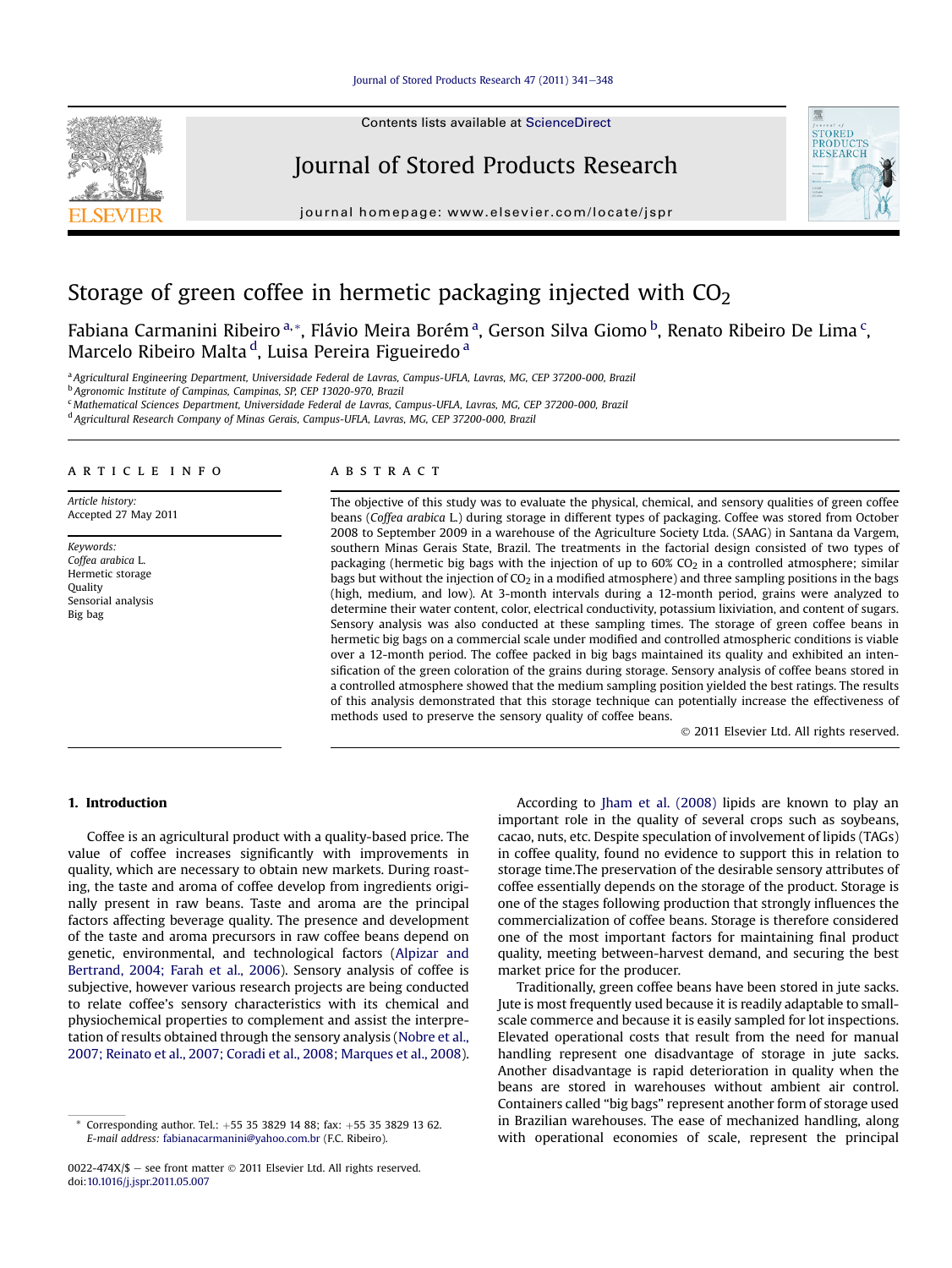advantages offered by this method of storage. However, big bags, like jute sacks, have the disadvantage of being permeable to water vapor and to gases present in ambient air [\(Borém et al., 2008a\)](#page-7-0).

One of the challenges facing coffee bean exportation is maritime transport over long distances for prolonged periods. Such transport poses a challenge because the quality of the product is degraded by the time the beans arrive at their destination ([Harris and Miller,](#page-7-0) [2008](#page-7-0)). During shipping, prolonged storage under inadequate conditions in traditional jute sacks exposes beans to potentially harmful variations in ambient conditions, including fluctuations in temperature and relative humidity. Volatile chemical products that are near the coffee containers during shipping may also alter the quality of the coffee, primarily by affecting the color and the organoleptic properties of the beans. [Borém et al. \(2008b\)](#page-7-0) and [Nobre et al. \(2007\)](#page-7-0) have stated that storage in hermetically sealed systems that permit atmospheric modification or control represents a viable alternative for preserving coffee bean quality. Certain additional costs are acceptable for the preservation of quality in select coffees of higher value. Plastic sacks impermeable to  $CO<sub>2</sub>$ have recently entered the market in response to the growing demand for new methods of storage for coffee beans. These bags, sold under the name GrainPro, are used to line jute sacks in which green coffee is stored [\(Trubey et al., 2005](#page-7-0)).Some Brazilian companies working in the production and exportation of coffee are already using vacuum bagging successfully for the preservation of coffee bean quality. However, because of its elevated cost, this method has not been viable for many producers [\(Borém et al.,](#page-7-0) [2008b\)](#page-7-0).

Better understanding of storage factors and the advent of new forms of bagging permit extension of coffee storage times. These developments are of immense importance for preserving product quality. Preservation of product quality over longer periods of storage secures a longer sales period for growers and guarantees better prices. To achieve these goals, the present study proposes and evaluates a new storage system that preserves the physical, chemical, and sensory qualities of stored green coffee beans on a commercial scale using hermetic big bags under modified atmospheric conditions and using hermetic big bags into which CO2 is injected to produce a controlled atmosphere.

## 2. Materials and methods

## 2.1. Sample preparation and experimental procedures

The experiment was conducted in a warehouse of the Agriculture Society Ltda. (SAAG) in Santana da Vargem, southern Minas Gerais State, Brazil. The coffee used in the experiment was obtained from a lot taken from the 2008 (Coffea arabica L.) crop and passed through 17 and 18 screens. The beverage made from this lot had a minimum score of 80 points, classifying it as good-quality coffee on the Specialty Coffee Association of America (SCAA) scale.

Coffee was bagged in 60-kg quantities in conventional jute sacks and in hermetic plastic sacks (GrainPro). Coffee was also bagged in 840-kg quantities in big bags. The hermetic big bags were constructed of the same material used in commercial silo bags. The big bags, consisting of two layers of high-density polyethylene and a layer of PVC, were constructed according to the specifications of patent PI 0903676-8 filed with the INPI (National Institute of Industrial Protection). A bag with this structure is impermeable to water and gases including carbon dioxide  $(CO<sub>2</sub>)$ , oxygen  $(O<sub>2</sub>)$ , and nitrogen (N<sub>2</sub>). Bags measuring 1.0 m  $\times$  1.10 m  $\times$  1.30 m were fitted with an interior system of valves for the injection, distribution, monitoring, and repositioning of  $CO<sub>2</sub>$ . An exterior nylon wrap placed over the hermetic big bags made them resistant to mechanical stress. Thus, the bags were protected both from atmospheric influences and from mechanical damage.

CO2 was injected into the bottoms of the big bags. The injected gas progressively displaced the intergranular air until the  $CO<sub>2</sub>$ reached the desired 60% level. The level of  $CO<sub>2</sub>$  was measured using an Anagas-CD98 instrument.  $CO<sub>2</sub>$  concentrations in the containers were monitored biweekly. We reintroduced gas when a reduction below the desired level was detected. This procedure served to maintain a constant concentration of  $CO<sub>2</sub>$  inside the bags. Ambient temperature and humidity levels were recorded daily using a thermohygrograph located inside the warehouse near the experimental area.

#### 2.2. Analytical procedures

The coffee samples were randomly collected using a grain sampler in the jute sacks and GrainPro. However, in the hermetic big bags, the sampling was done at three depths: 0.30 m (high), 0.60 m (medium) and 1.00 m (low). For all package, 500 g of coffee beans were collected at 3-months intervals at 0, 3, 6, 9 and 12 months of storage. The samples were analyzed to determine water content, color, electrical conductivity, potassium lixiviation, and content of sugars. Sensory analysis was also performed at these sampling times. The analyses were performed at the Laboratory of Storage and Processing of Agricultural Products, Department of Engineering, Universidade Federal de Lavras.

All analyses were made using bean samples passed through 17 and 18 screens to guarantee uniformity during roasting. Besides, defective beans like poorly formed, badly filled, unripe, shell, shellcrumb, broken beans and insect-bored were discarded to avoid external effects that might interfere with the treatments used. In this study, only the insect-bored beans by Hypothenemus hampei, an insect borer from the field [\(Jaramillo et al., 2006](#page-7-0)), were removed.

Water content was determined by oven-heating at 105 °C  $\pm$  1 °C for 16 h  $\pm$  0.50 h, according to the standard ISO method 6673 [\(ISO,](#page-7-0) [2003](#page-7-0)). Bean color was determined on a Minolta model CR300 colorimeter by direct reading of the coordinates (L), (a), (b) and according to the method described by [Nobre \(2005\).](#page-7-0) The sugars were extracted by the Lane-Enyon method cited by the [AOAC](#page-7-0) [\(1990\)](#page-7-0) and determined by means of the Somogy technique adopted by [Nelson \(1994\).](#page-7-0) The methodology proposed by [Vieira et al.](#page-7-0) [\(2001\)](#page-7-0) for the determination of electrical conductivity was used for four replications of 50 grains each. The determination of the quantity of potassium ions in the leachate was made using a Digimed NK-2002 photometer. This analysis was performed after the grain had been subjected to imbibition for 5 h at 25  $\degree$ C, using the methodology recommended by [Prete \(1992\).](#page-7-0) Sensory analysis was done by cupping judges certified by Specialty Coffee Association of America (SCAA), according methodology proposed by [Lingle \(2011\).](#page-7-0) In this evaluation, grades on a scale of zero to ten were awarded for the following attributes: aroma, uniformity, clean cup, sweetness, flavor, acidity, body, aftertast, balance and overall. The grains were roasted in a Probat roaster, model "Probatino", having a capacity of 150 g.

## 2.3. Statistical analysis

The experiment used a completely randomized design with three replications in parcels subdivided by time (0, 3, 6, 9 and 12 months). A 2  $\times$  3 factorial design was used. In this design, the factors were the two packaging methods (hermetic big bags with and without the  $CO<sub>2</sub>$  injection) and the three sampling positions (high (0.30 m), medium (0.60 m) and low (1.00 m)). In addition to the treatments included in the factorial design, two additional treatments were used: storage in GrainPro sacks and conventional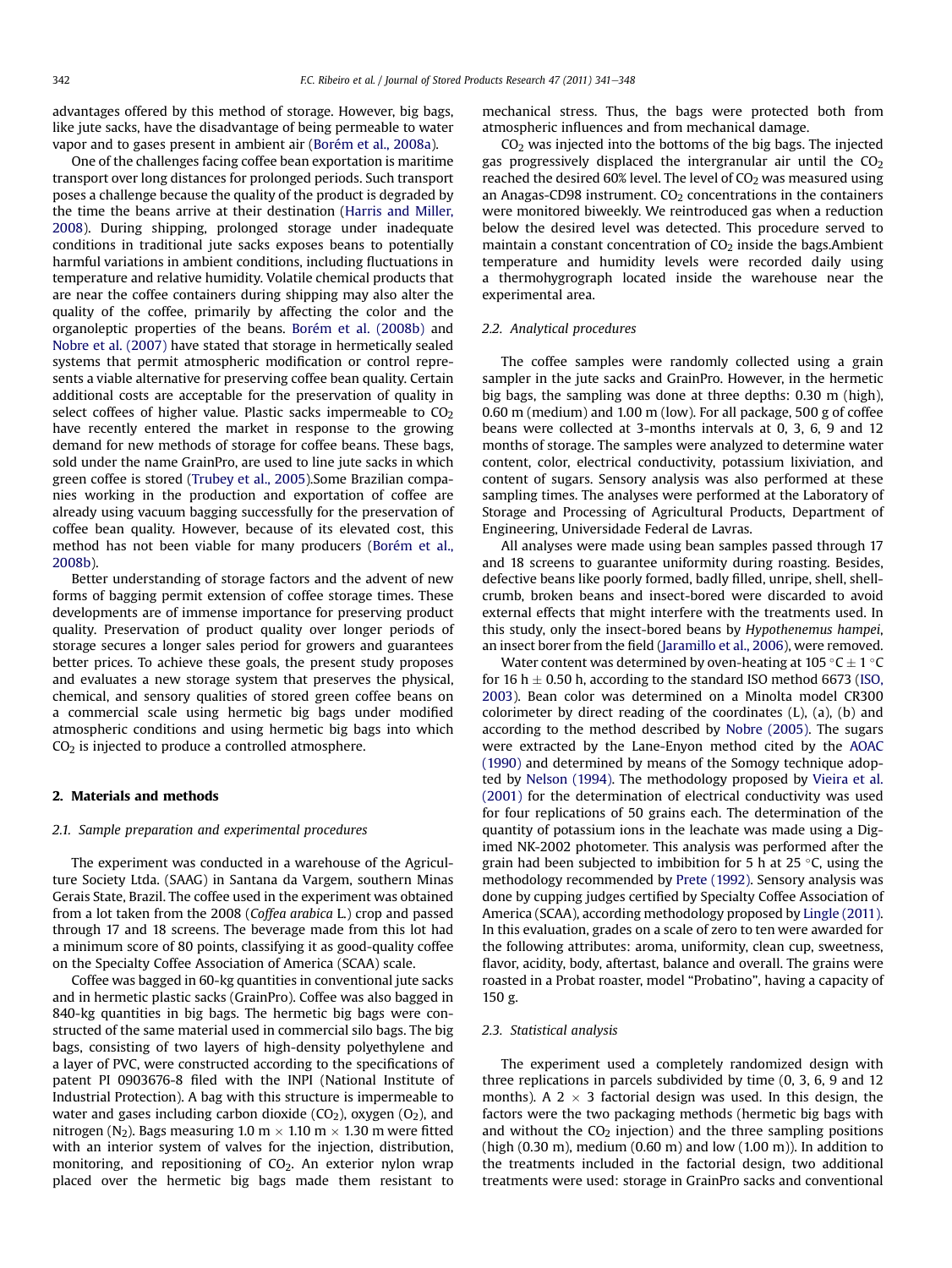Table 1 Analysis of variance for both experiments.

| Source of variation                        | DF |
|--------------------------------------------|----|
| Packing (Pa)                               |    |
| Position (Po)                              | 2  |
| $Pa \times Po$                             | 2  |
| Factorial $\times$ Additional              |    |
| Time $(T)$                                 |    |
| $Pa \times T$                              |    |
| $Po \times T$                              | 8  |
| $Pa \times Po \times T$                    | 8  |
| (Factorial $\times$ Additional) $\times$ T |    |
| Error                                      |    |

storage in jute sacks. Two ANOVAs were conducted for each variable studied, using the factorial scheme  $(2 \times 3) + 1$  for each additional treatment (Table 1). If statistically significant differences  $(P < 0.05)$  were detected by ANOVA, individual comparisons were made using the Tukey test ( $P < 0.05$ ). For the comparison of hermetic big bags with and without  $CO<sub>2</sub>$ , the F test analysis for variation was sufficient ( $P < 0.05$ ), because this factor has only two levels. Regression analyses were performed to determine the relationship between each quality parameter and the storage time.

## 3. Results

## 3.1. Variation in temperature and relative humidity

The coffee beans were stored under natural conditions without any control over ambient air characteristics. In the first 150 days of storage (October 2008 to April 2009), the average ambient temperature oscillated between  $22^{\circ}$  and 30  $^{\circ}$ C, and relative humidity ranged from 60% to 85%. During the subsequent period, between 150 and 270 days of storage, the average ambient temperature was less than 20 $\degree$ C, and relative humidity varied between 60% and 80%. In September 2009, during the last 30 days

of the experiment, ambient conditions returned to the values observed at the beginning of storage (Fig. 1).

## 3.2. Variation in water content

Coffee beans in jute sacks showed an elevated water content until the sixth month of storage. The value of water content increased, on average, between 9.80% and 11.40%. The water content remained in equilibrium with the temperature and the humidity, relative to the ambient air. The water content in the impermeable packaging remained stable at approximately 10% throughout the storage period ([Fig. 2\)](#page-3-0).

#### 3.3. Chemical analysis

The increase in the average electrical conductivity of the samples in the hermetic big bags during the entire storage period did not depend on the use of  $CO<sub>2</sub>$  ([Fig. 3a](#page-3-0)). After the sixth month of storage, the average values increased significantly in comparison with the initial values. However, the electrical conductivity of the coffee contained in the jute sacks differed significantly from that found in the GrainPro sacks and in the hermetic big bags. The most noticeable differences began to appear during the sixth month of storage [\(Fig. 3b](#page-3-0)). At the beginning of storage, the coffee beans in all the treatments exhibited electrical conductivity values of approximately 110  $\mu$ S cm<sup>-1</sup>.g<sup>1</sup>. After 12 months of storage, however, the electrical conductivity of the samples in the impermeable packaging was nearly 160  $\mu$ S cm $^{-1}$  g<sup>1</sup>, whereas it exceeded 220  $\mu$ S cm<sup>-1</sup> g<sup>1</sup> in the jute sack samples.

Increased levels of lixiviation were observed in all types of bagging from the third month onwards [\(Fig. 4](#page-3-0)). Potassium lixiviation in coffee in hermetic big bags increased independently of  $CO<sub>2</sub>$ use and exhibited a quadratic trend during storage. The maximum value of potassium lixiviation was observed at 12 months [\(Fig. 4](#page-3-0)a). The highest levels of potassium lixiviation occurred during the final period of the study in coffee stored in jute sacks [\(Fig. 4b](#page-3-0)). These



Fig. 1. Average daily temperature and humidity values in the experimental study area of the storage warehouse (October 2008 to September 2009).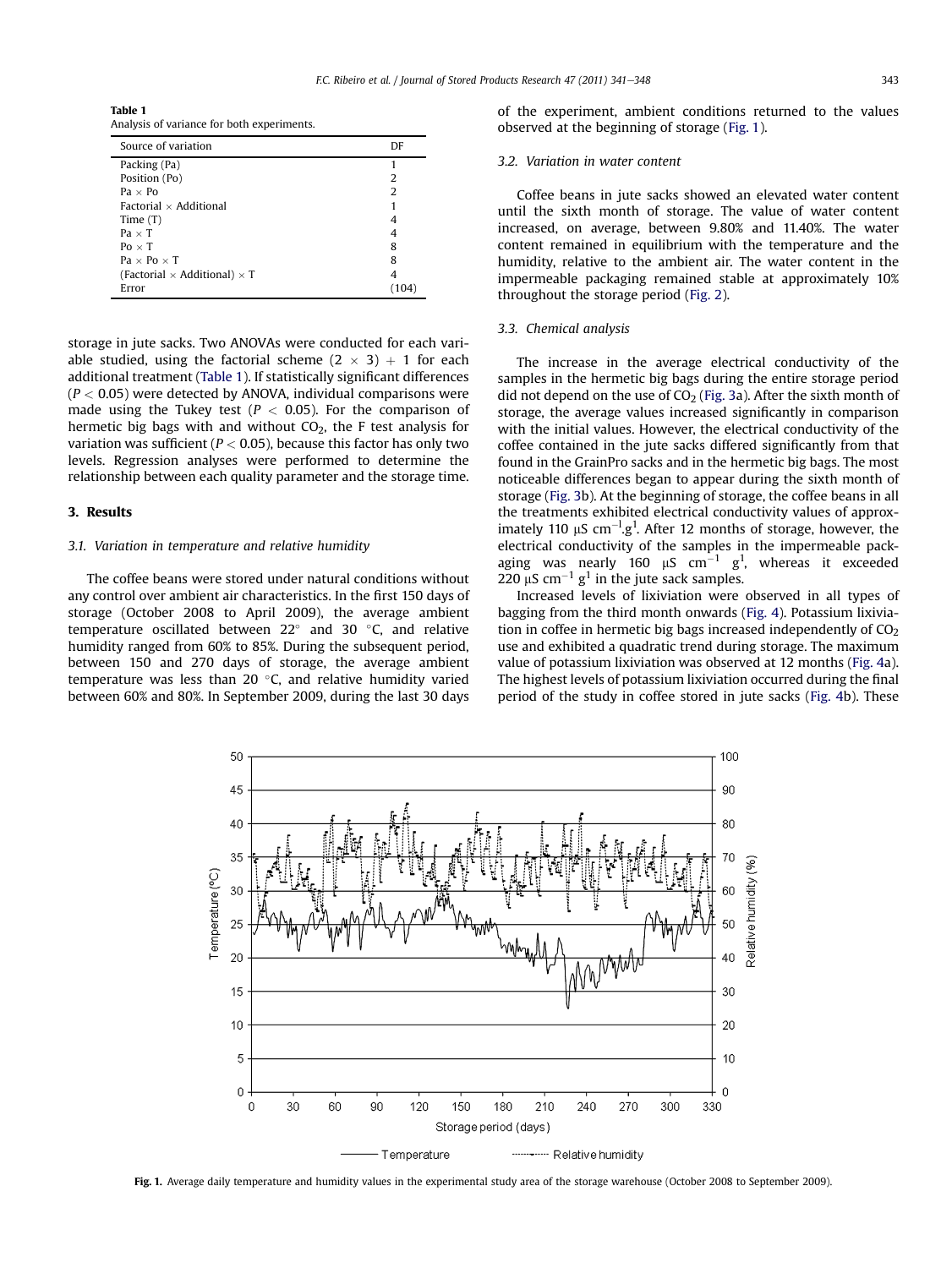<span id="page-3-0"></span>

Fig. 2. Average values of water content for storage of green coffee. Experimental treatments: hermetic big bags (BB); controls: jute sacks (JS) and GrainPro (GP).



Fig. 3. Average values of electrical conductivity for storage green coffee. Experimental treatments: big bags with injection of up to  $60\%$  CO<sub>2</sub> (BC) and without the injection of  $CO<sub>2</sub>$  (BW) (a); hermetic big bags (BB), controls: jute sacks (JS) and GrainPro (GP) (b).



Fig. 4. Average values of potassium lixiviation for storage green coffee. Experimental treatments: big bags with injection of up to  $60\%$  CO<sub>2</sub> (BC) and without the injection of  $CO<sub>2</sub>$  (BW) (a); hermetic big bags (BB), controls: jute sacks (JS) and GrainPro (GP) (b).

results were similar to the results of the electrical conductivity tests.

The factorial treatments and their interaction with the additional treatments had no significant effect on the levels of total sugars, nonreducing sugars or reducing sugars for the grains stored in hermetic big bags, in jute sacks and in GrainPro. The total sugar and nonreducing sugar levels showed small oscillations over the storage period. However, no associations were found between the increases or decreases in the values of these variables and the storage method [\(Fig. 5a](#page-4-0) and b). These values were within the normal range of variation, between 5% and 10% for total sugars ([Prete, 1992; Leite et al., 1996; Njoroge, 1987\)](#page-7-0), and between 1.9% and 10% for nonreducing sugars ([Abraham, 1992; Tressl et al., 1982](#page-6-0)). The average levels of reducing sugars decreased gradually and sequentially from the sixth month to the end of storage ([Fig. 5c](#page-4-0)).

## 3.4. Color analysis

The results of the quantitative evaluation of bean color were expressed in terms of the coordinates (L), (a), and (b). Luminosity (L) did not differ significantly between treatments. Coffee beans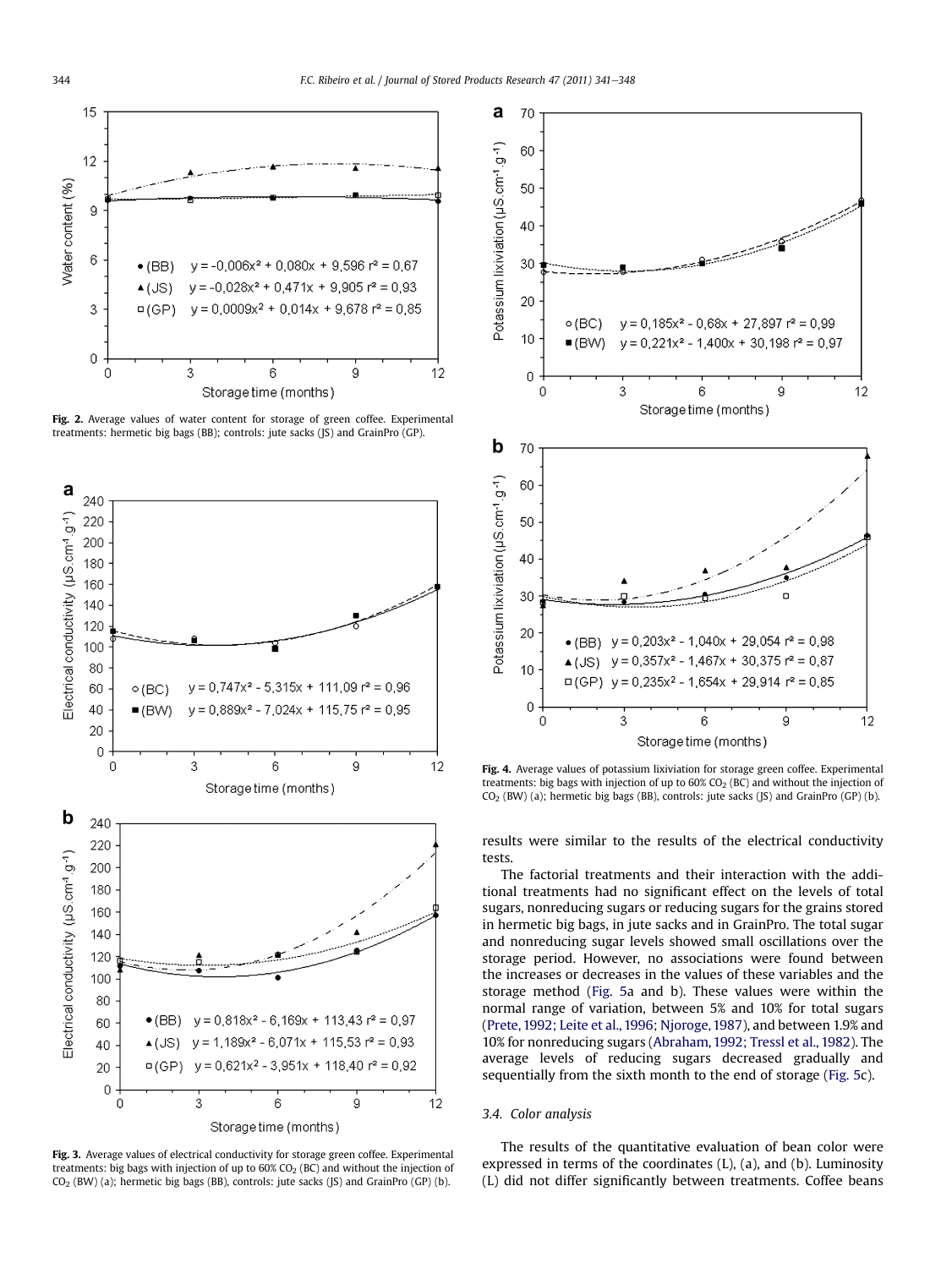<span id="page-4-0"></span>

Fig. 5. Average values of total sugars (a), nonreducing sugars (b) and reducing sugars (c) for green coffee storage experiments using hermetic big bags (BB).

packed in big bags showed small color variations during storage (Fig. 6). Beans stored in big bags without  $CO<sub>2</sub>$  exhibited a small increase in the value of coordinate (a) at the beginning of storage and, starting in the third month, a reduction in the value of this coordinate that continued throughout the remainder of the storage period. Big bags injected with  $CO<sub>2</sub>$  exhibited a downwards linear tendency in the value of coordinate (a) throughout the storage period ([Fig. 7\)](#page-5-0). Despite a significant difference ( $P < 0.05$ ) in the initial values of this coordinate between coffee stored with and without CO<sub>2</sub>, by 12 months no differences remained between these two conditions [\(Table 2](#page-5-0)). The values of coordinate (b) for samples stored in hermetic big bags varied between 12.0 and 13.5 during storage. Samples stored in jute sacks exhibited larger oscillations during this period. In general, beans stored in GrainPro showed a reduction in values during the first six months. This decrease was followed by an increase that continued until the twelfth month ([Fig. 8\)](#page-5-0).

#### 3.5. Sensory analysis

The results of the sensory analysis of coffee beans sampled from different positions in big bags injected with  $CO<sub>2</sub>$  [\(Fig. 9](#page-5-0)a) indicated a significant difference between the middle and lower positions at 12 months of storage [\(Table 3\)](#page-6-0). At the beginning of storage, sensory note scores for all three positions were above 80 points. According to the SCAA, scores in this range signify very good or "specialty" coffee. After 12 months of storage, only the beans sampled from the middle position continued to score above 80 points. However, the sensory analysis scores for the high and low positions during the 12-month study period were approximately 78 points, a value that indicates good-quality coffee but that is not high enough to signify specialty coffee.

The values of the sensory note scores for coffee stored in big bags without  $CO<sub>2</sub>$  exhibited small variations ([Fig. 9](#page-5-0)b). Values for the three different positions varied between 79 and 77 points over the 12-month storage period. After 12 months of storage, these values continued to indicate that the coffee was of good quality (normal coffee). Coffees stored in impermeable packaging exhibited small score variations but maintained their good-quality coffee classification during the storage period ([Fig. 10\)](#page-6-0). However, the scores for coffee stored in jute sacks exhibited a linear decrease over the



Fig. 6. Average values of luminosity coordinate (L) for green coffee storage experiments using hermetic big bags (BB).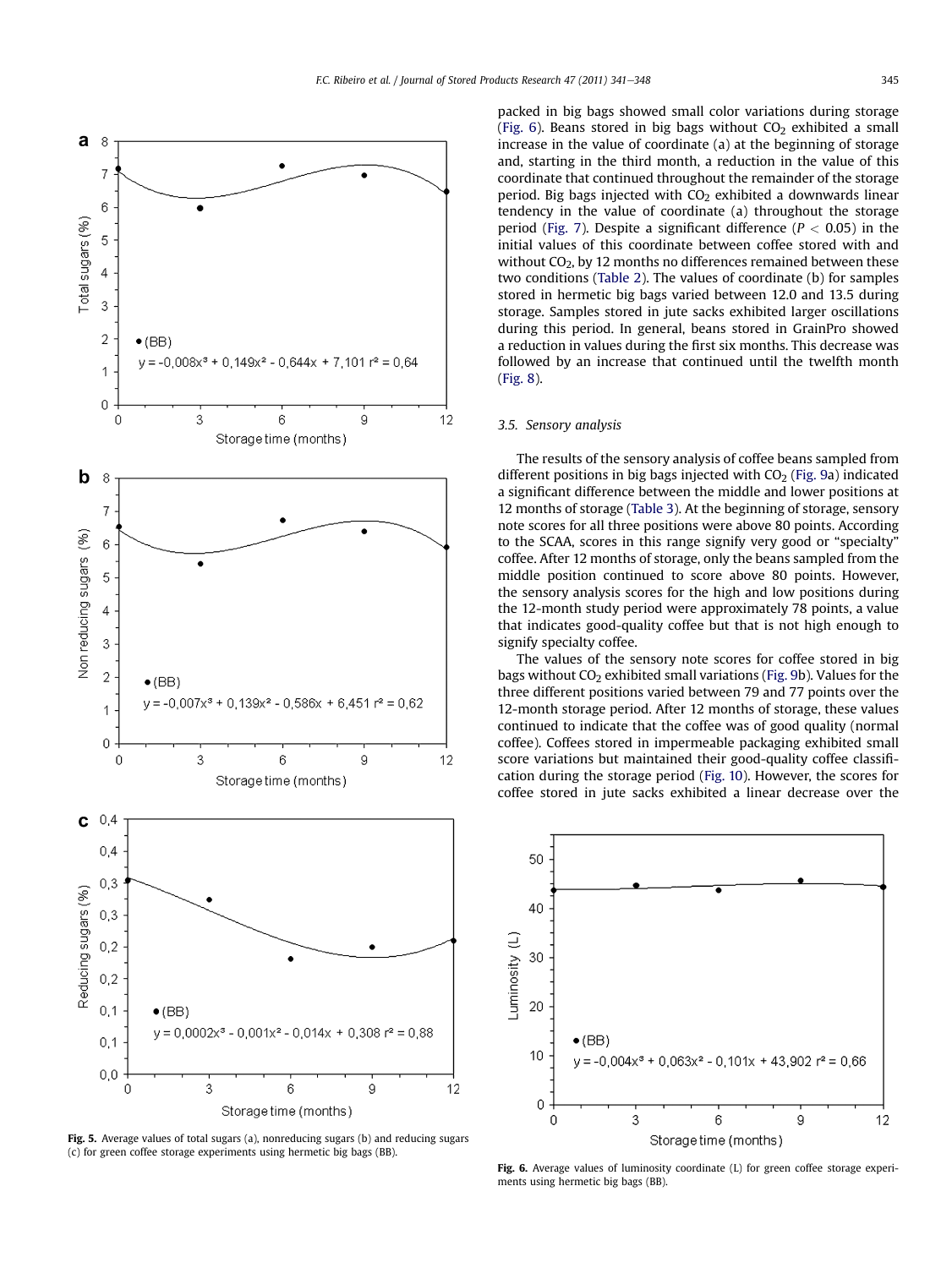<span id="page-5-0"></span>

Fig. 7. Average values of coordinate (a) for green coffee storage experiments using hermetic big bags (BB).

course of storage. From an initial score of 79.5 at zero time, these values fell to 74 points after 12 months of storage. Thus, after 12 months the coffee stored in jute sacks was classified as weak and of medium quality according to SCAA standards.

## 4. Discussion

According to [Harris and Miller \(2008\)](#page-7-0) the water content required for secure storage is between 10% and 11%. These authors have verified that coffee beans stored in GrainPro effectively maintained a stable water content level for four months. The results of the present study demonstrate that a stable water content level can be maintained in hermetic big bags or GrainPro for 12 months. An elevation of water content in processed beans in jute sacks can compromise quality. According to [Vilela et al. \(2000\)](#page-7-0), the increase in water content in the green coffee during storage produces undesirable changes in the physical-chemical composition of the beans.

Tests for the lixiviation of potassium and electrical conductivity indicate possible injury to the cellular membrane system [\(Prete,](#page-7-0) [1992](#page-7-0)). The observed increase in the values of the test results indicates evident cellular membrane disorganization. Such disorganization, accompanied by a subsequent loss of permeability control and by the leakage of solutes, characterizes coffee deterioration and quality loss ([Malta et al., 2005](#page-7-0)). Permeable bagging permits the absorption of water by the beans and results in increased metabolic activity levels. Consequently, higher potassium lixiviation and higher electrical conductivity can be produced ([Coelho et al., 2001;](#page-7-0) [Nobre et al., 2007](#page-7-0)).

#### Table 2

Coordinate (a) of green coffee stored in hermetic big bags with and without  $CO<sub>2</sub>$  and control treatments.

| Packaging<br>big bags                                                                                   | Storage time (months)      |                                       |              |                            |                              |  |  |
|---------------------------------------------------------------------------------------------------------|----------------------------|---------------------------------------|--------------|----------------------------|------------------------------|--|--|
|                                                                                                         | $\Omega$                   | 3                                     | 6            | q                          | 12                           |  |  |
| with $CO_2$ 1.40 $\pm$ 0.1a 1.48 $\pm$ 0.2a 1.32 $\pm$ 0.1a 0.99 $\pm$ 0.1a 0.90 $\pm$ 0.1a             |                            |                                       |              |                            |                              |  |  |
| without CO <sub>2</sub> 1.25 $\pm$ 0.3b 1.45 $\pm$ 0.2a 1.43 $\pm$ 0.1a 1.08 $\pm$ 0.1a 0.99 $\pm$ 0.1a |                            |                                       |              |                            |                              |  |  |
| Control treatments                                                                                      |                            |                                       |              |                            |                              |  |  |
| Jute sack<br>GrainPro                                                                                   | $1.25 + 0.2$<br>$130 + 01$ | $1.52 + 0.2$<br>$146 + 03$ $143 + 01$ | $1.30 + 0.1$ | $1.15 + 0.1$<br>$123 + 01$ | $0.82 + 0.2$<br>$0.98 + 0.1$ |  |  |

Values presented as the mean  $\pm$  standard deviation. Means followed by same letter in same column do not differ significantly (F test,  $P < 0.05$ ).



Fig. 8. Average values of coordinate (b) for green coffee storage experiments using hermetic big bags. Experimental treatments: big bags (BB); controls: jute sacks (JS) and GrainPro (GP).



Fig. 9. Average values of sensory analysis notes for green coffee storage in hermetic big bags. Big bags with  $CO<sub>2</sub>$  (a) and big bags without  $CO<sub>2</sub>$  (b).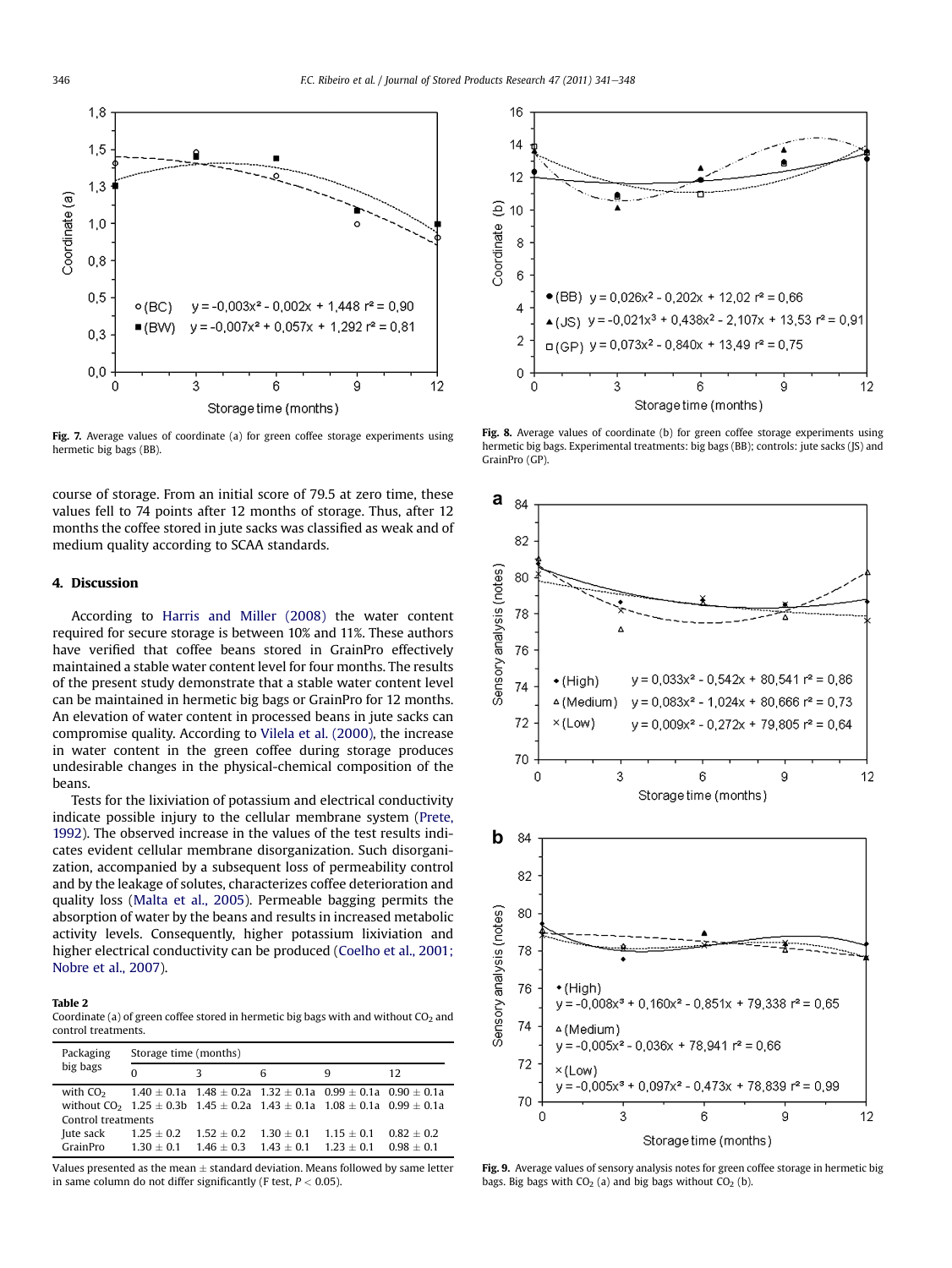<span id="page-6-0"></span>Table 3 Sensory analysis of green coffee stored in hermetic big bags with and without  $CO<sub>2</sub>$  at different sampling positions of high, medium, low.

| Time     | Big bags                | Position         |                  |                  |  |
|----------|-------------------------|------------------|------------------|------------------|--|
|          |                         | High             | Medium           | Low              |  |
| $\Omega$ | with $CO2$              | $80.77 + 0.7$ aA | $81.06 + 0.5$ aA | $80.19 + 0.1$ aA |  |
|          | without CO <sub>2</sub> | $79.45 + 1.1$ aA | $79.12 + 0.4$ aA | $78.84 + 0.4$ aA |  |
| 3        | with $CO2$              | $78.66 + 0.4$ aA | $77.18 + 0.6$ aA | $78.18 + 1.2$ aA |  |
|          | without $CO2$           | $77.56 + 0.4$ aA | $7827 + 05$ aA   | $7814 + 01$ aA   |  |
| 6        | with $CO2$              | $78.77 + 0.3$ aA | $78.62 + 0.3$ aA | $78.87 + 1.5$ aA |  |
|          | without CO <sub>2</sub> | $78.93 + 0.5$ aA | $78.97 + 0.7$ aA | $78.31 + 1.0$ aA |  |
| 9        | with $CO2$              | $78.52 + 1.4$ aA | $77.85 + 1.1$ aA | $78.52 + 0.3$ aA |  |
|          | without CO <sub>2</sub> | $78.33 + 1.3$ aA | $78.06 + 1.2 aA$ | $78.43 + 0.6$ aA |  |
| 12       | with $CO2$              | $78.68 + 0.5$ aA | $80.31 + 1.1$ aA | $77.62 + 1.1$ aB |  |
|          | without $CO2$           | $78.38 + 0.7$ aA | $77.66 + 0.4$ aA | $77.64 + 1.5$ aA |  |

Values presented as the average  $\pm$  standard deviation. Means followed by same lower-case letter in same column or same upper-case letter in same row, do not differ significantly (Tukey test and F test, respectively,  $P < 0.05$ ).

Results similar to those of this study have been observed by [Nobre et al. \(2007\),](#page-7-0) who reported lower levels of conductivity in green coffee beans stored in impermeable packaging. Variation in electrical conductivity was similar for samples of coffee stored in hermetic big bags and in GrainPro; however, hermetic big bags offer certain advantages. These advantages include the capacity to store 1.200 kg of beans in one sack and the reduction in operational costs that results from the sack's greater resistance to mechanical stress. This increase in durability facilitates mechanized handling and reduces the use of manual labor in the warehouse.

The level of reducing sugars is directly related to the respiratory activity of the beans during storage. The reduction in sugar levels observed in this study confirms previous results that have explained the effects of elevated electrical conductivity and potassium lixiviation. [Lopes et al. \(2000\)](#page-7-0) have stated that sugars, amino acids, proteins, and various volatile compounds in roasted coffee are associated with quality. However, according to [Selmar](#page-7-0) [et al. \(2008\)](#page-7-0), the progressive loss of coffee aroma during prolonged storage can result from viability by the beans, not from changes in sugar levels or amino acid content.

The phenomenon of whitening is understood to occur during the storage of green coffee beans. Whitening is measured by the increase in coordinate (L) [\(Bacchi, 1962](#page-7-0)). According to some authors ([Godinho et al., 2000; Lopes et al., 2000; Afonso Júnior and Corrêa,](#page-7-0)



Fig. 10. Average values of final sensory analysis notes for green coffee storage experiments using hermetic big bags. Experimental treatments: big bags (BB); controls: jute sack (JS) and GrainPro (GP).

[2003; Nobre, 2005\)](#page-7-0), when coffee is stored in the dried pod as "natural coffee", this phenomenon does not occur because the fruit's external covering helps to protect it from possible environmental effects. Storage of coffee beans in their unprocessed form, however, is not a method adopted commercially by cooperatives and warehouses. The reduction in coordinate (a) values found by the present study indicates that storage in hermetic big bags encouraged an increase in the color intensity of green coffee beans over the course of storage. Maintenance or intensification of the green color of coffee beans during storage is extremely important because visual characteristics often determine commercial acceptance. The observed increase in the value of coordinate (b) indicates a loss of bluish color (Afonso Júnior and Corrêa, 2003), undesirable in terms of the quality of the coffee. The variations observed in coordinates (a) and (b) during coffee storage in jute sacks and storage in hermetic big bags indicate that the coffee stored in the big bags exhibited more green color and more bluish color at the end of 12 months. According to [Godinho et al. \(2000\),](#page-7-0) color change occurs principally because of cell membrane destruction. The study show that coffee stored in jute sacks exhibited the highest solute leakage. The highest loss of blue coloration at the end of the storage period occurred in jute sacks, compared with other treatments. Research conducted with maize grains showed that the hermetic storage prevents deterioration of the grain while maintaining product quality during 150 days of storage [\(Santos et al., 2010](#page-7-0)).

The results of this experiment agree with the findings of various authors who have described the reduction in sensory quality of coffee stored in jute sacks [\(Corrêa et al., 2003; Borém et al., 2008b;](#page-7-0) [Rigueira et al., 2009\)](#page-7-0). The present study, however, shows that coffee stored in hermetic big bags and GrainPro preserved its beverage quality for 12 months. Storage in an atmosphere without  $CO<sub>2</sub>$ injection is more uniform from the sensory point of view, because no differences were found among the grades of sensory quality measured at high, medium, and low sampling positions. The injection of  $CO<sub>2</sub>$  produced differences in the grades found at the three different positions. The highest grades occurred at the medium level. The grades measured at the different positions for coffee stored without  $CO<sub>2</sub>$  were lower than the grade found at the medium level in the  $CO_2$ -injected bags. Thus, the injection of  $CO_2$ demonstrates potential value for the preservation of sensory quality in coffee. [Borém et al. \(2008b\)](#page-7-0) have reported similar results in coffee beans stored in impermeable containers on a laboratory scale. The research reported here, however, involved experiments conducted on a commercial scale. The results of these experiments confirm the technical feasibility of the use of hermetically sealed containers such as hermetic big bags to maintain coffee quality over a prolonged storage period. Economic feasibility must be considered in the light of the organization, logistics, and market opportunities of each warehousing facility.

#### Acknowledgments

We thank the Conselho Nacional de Desenvolvimento Científico e Tecnológico (CNPq) and the company Sociedade de Armazenamento e Agricultura LTDA (SAAG) for providing funds to support this study.

#### References

- Abraham, K.O., 1992. Coffee and coffee products. In: Guide on Food Products. Spelt Trade Publication Pvt. Ltd, New Bombay, India, pp. 1-14.
- Afonso Júnior, P.C., Corrêa, P.C., 2003. Influência do tempo de armazenagem na cor dos grãos de café pré-processados por "via seca" e "via úmida". Ciência Agrotécnica 27, 1268-1276
- Alpizar, E., Bertrand, B., 2004. Incidence of elevation on chemical composition and beverage quality of coffee in Central America. In: 20th International Conference